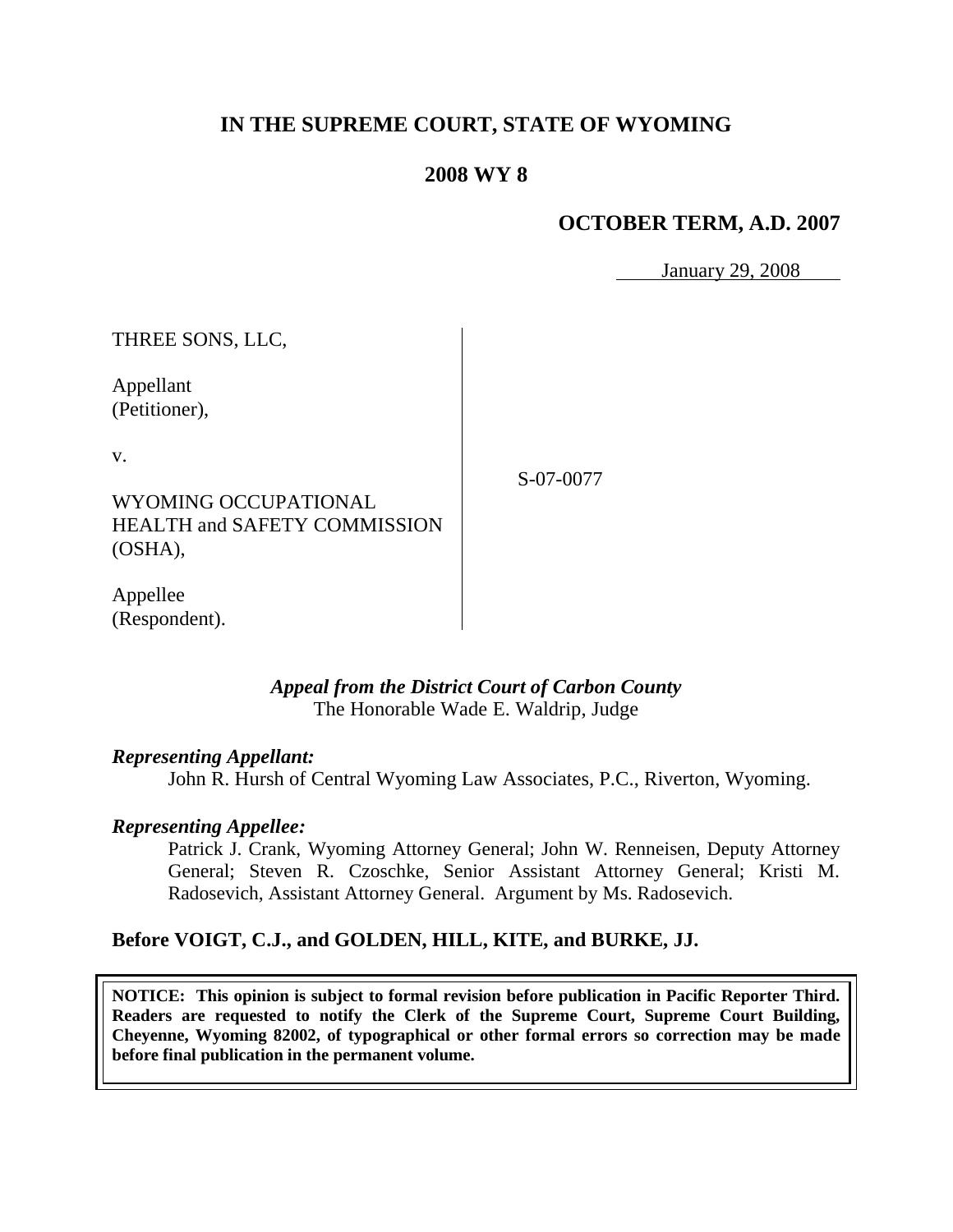## **KITE, Justice.**

[¶1] Three Sons, LLC (Three Sons) challenges the Wyoming Occupational Health and Safety (OSHA) Commission"s (Commission) decision to uphold a citation for failing to provide its employees with proper cave-in protection in an excavation. Three Sons claims there was insufficient evidence to support the hearing examiner"s factual findings regarding the measurements of the trench, the type of soil and the position of its employee in the trench. It also asserts that it was subjected to administrative bias. We conclude there is substantial evidence in the record to support the hearing examiner's factual findings and there is no showing of administrative bias.

[¶2] We affirm.

### **ISSUES**

[¶3] Three Sons presents the following statement of the issues:

- A. That the decision below containing an essential finding that the trench measurements at the south end were in violation was not supported by substantial evidence and the proper OSHA standard for a "short term exposure" trench was not utilized.
- B. That the decision below containing an essential finding that the soil was a "Class B" classification was not supported by substantial evidence.
- C. That the decision below containing an essential finding that an employee was in the south end of the trench is not supported by substantial evidence.
- D. That the record reflects an "administrative bias" against your Appellant which formed the basis for this citation as a "willful" violation.

[¶4] OSHA agrees that the issues on appeal pertain to whether there is substantial evidence to support the hearing examiner"s findings of fact. It also argues that Three Sons failed "to contest the finding regarding the soil classification (B) at the administrative hearing, and therefore, . . . this Court should refuse to consider this issue on appeal" and improperly raised the administrative bias issue for the first time in its appeal to the district court.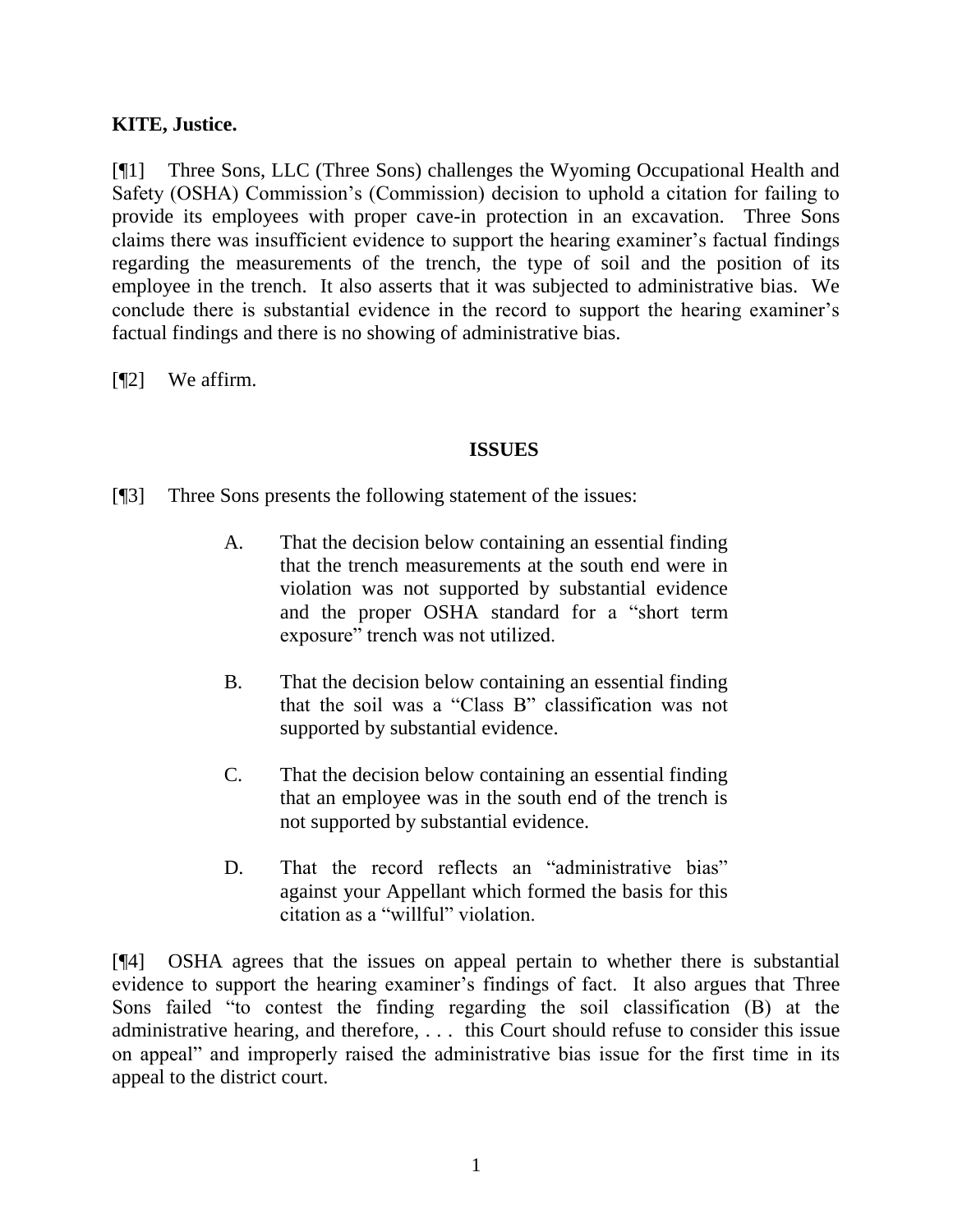## **FACTS**

[¶5] On April 21, 2004, Three Sons was laying a water line in a trench it dug on Storey Avenue in Cheyenne, Wyoming. OSHA conducted an inspection of the trench which included testing the soil and measuring the trench. Based upon the inspection, OSHA issued a Citation and Notification of Penalty, which stated in pertinent part:

Citation 1 Item 1 Type of Violation: Willful

Employee cave-in protection was inadequate in that the 8-feet deep excavation was sloped too steep for Class B soil, the 5 feet vertically sided lower portion of the excavation was not supported or shielded, and an attempt at a bench was made but was inadequate since it was not 4-feet wide and was more than 4-feet high. The trench measured 8-feet deep, 6-feet 10 inches wide (toe to toe) at the bottom, and 18-feet wide at the top. For Class B soil, the excavation needed to be 22-feet 10 inches wide at the top to have the proper slope angle of one horizontal to one vertical.

. . . .

Proposed Penalty: \$ 49500.00

The citation was classified as willful because Three Sons had previously violated OSHA regulations.

[¶6] Three Sons contested the citation and the matter was transferred to the Office of Administrative Hearings (OAH) for a contested case hearing. After the hearing, the hearing examiner issued a decision recommending that the Commission uphold the citation. The Commission adopted the recommended decision and upheld and confirmed the citation in all respects. Three Sons petitioned the district court for review of the Commission"s order. The district court affirmed, and Three Sons filed a notice of appeal.

## **STANDARD OF REVIEW**

[¶7] ""When considering an appeal from a district court"s review of agency action, we accord no special deference to the district court's conclusions. Instead, we review the case as if it had come directly to us from the administrative agency."" *Newman v. State ex. rel Wyo. Workers' Safety and Comp. Div.*, 2002 WY 91, ¶ 7, 49 P.3d 163, 166 (Wyo. 2002), quoting *French v. Amax Coal West*, 960 P.2d 1023, 1027 (Wyo. 1998) (citation omitted).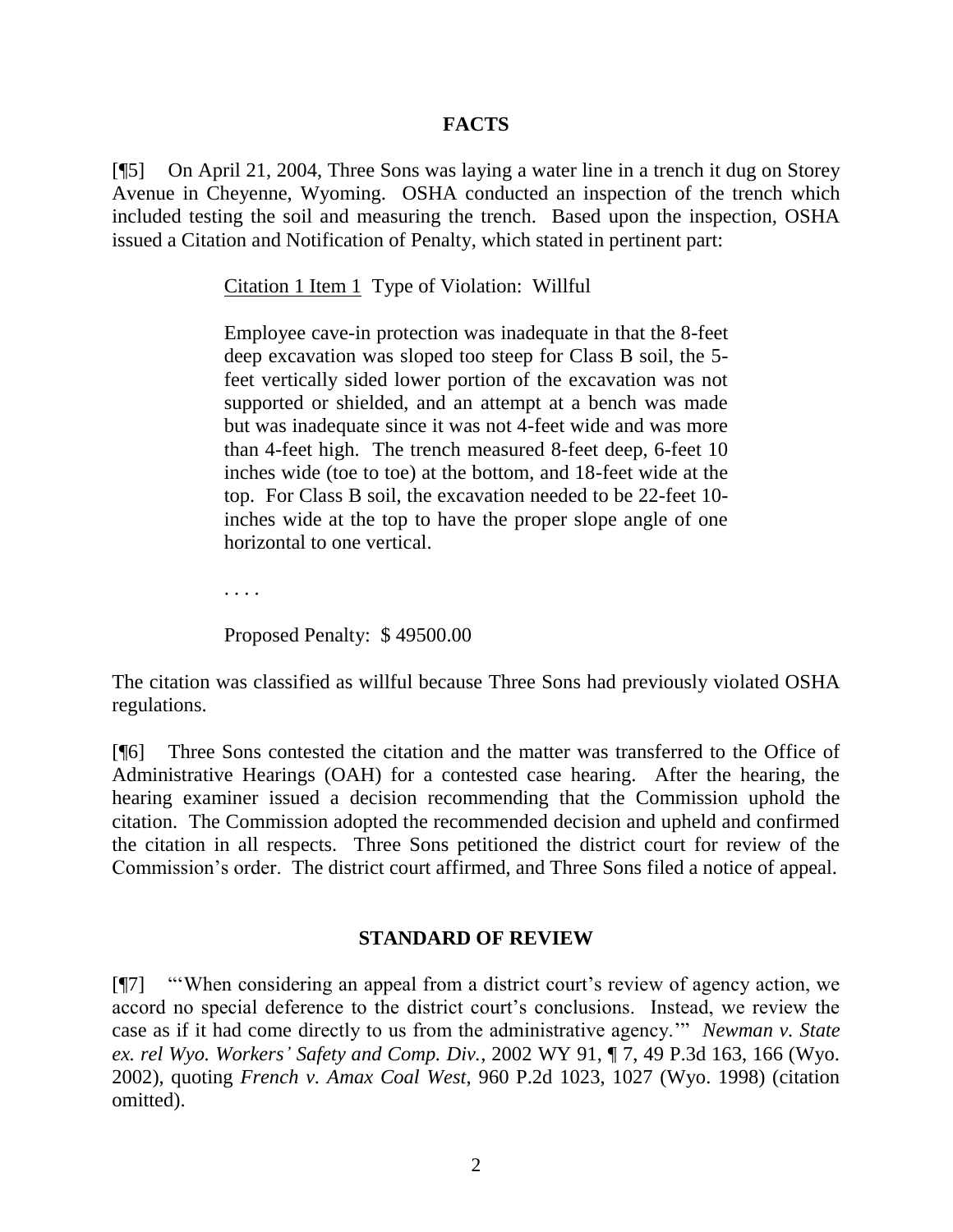[¶8] When both parties presented evidence at the contested case hearing, we apply the substantial evidence standard to review the agency"s findings of fact. *State ex rel. Wyo. Workers' Safety and Comp. Div. v. Slaymaker,* 2007 WY 65, ¶ 10, 156 P.3d 977, 980 (Wyo. 2007); *Robbins v. State ex rel. Wyo. Workers' Safety and Comp. Div.*, 2003 WY 29, ¶ 18, 64 P.3d 729, 732 (Wyo. 2003). Substantial evidence is "relevant evidence which a reasonable mind might accept in support of the agency's conclusions." *Id.* 

[¶9] An administrative agency"s conclusions of law, however, are not entitled to the same deference as its factual findings. Instead, we review an agency's conclusions of law *de novo* and affirm them ""only if [they are] in accordance with the law."" *Diamond B Servs., Inc. v. Rohde*, 2005 WY 130, ¶ 12, 120 P.3d 1031, 1038 (Wyo. 2005), quoting *DC Prod. Serv. v. Wyo. Dep't of Employment*, 2002 WY 142, ¶ 7, 54 P.3d 768, 771 (Wyo. 2002).

## **DISCUSSION**

[¶10] OSHA rules require that "[e]ach employee in an excavation shall be protected from cave-ins by an adequate protective system" designed in accordance with OSHA regulations unless the excavation is entirely in stable rock or less than 5 feet deep. OSHA Rules & Regs. – Construction, Ch. 16, § 1926.652(a)(1). As explained by OSHA Compliance Officer Karen Godman at the contested case hearing, cave-in protection is required for trenches which are 5 feet or more deep because such trenches present an imminent danger to workers. The regulations set forth methods of providing appropriate cave-in protection. Sloping is one way of providing such protection and the amount of sloping required depends upon the depth of the trench and the type of soil. The citation in this case was based upon improper sloping on the south end of Three Sons' trench.

[¶11] Three Sons" first three arguments challenge the sufficiency of the evidence to support some of the hearing examiner's factual findings. Because it facilitates a more expeditious discussion of the issues, we will address Three Sons" second issue, regarding the propriety of the hearing examiner"s findings on the soil classification, before we address its other arguments.

## **1.** *Soil Classification*

[¶12] OSHA classified the soil at the south end of the trench as Class B. The hearing examiner found that classification was correct. Three Sons claims that the soil was actually mixed, with Class B at the top of the trench and Class A at the bottom of the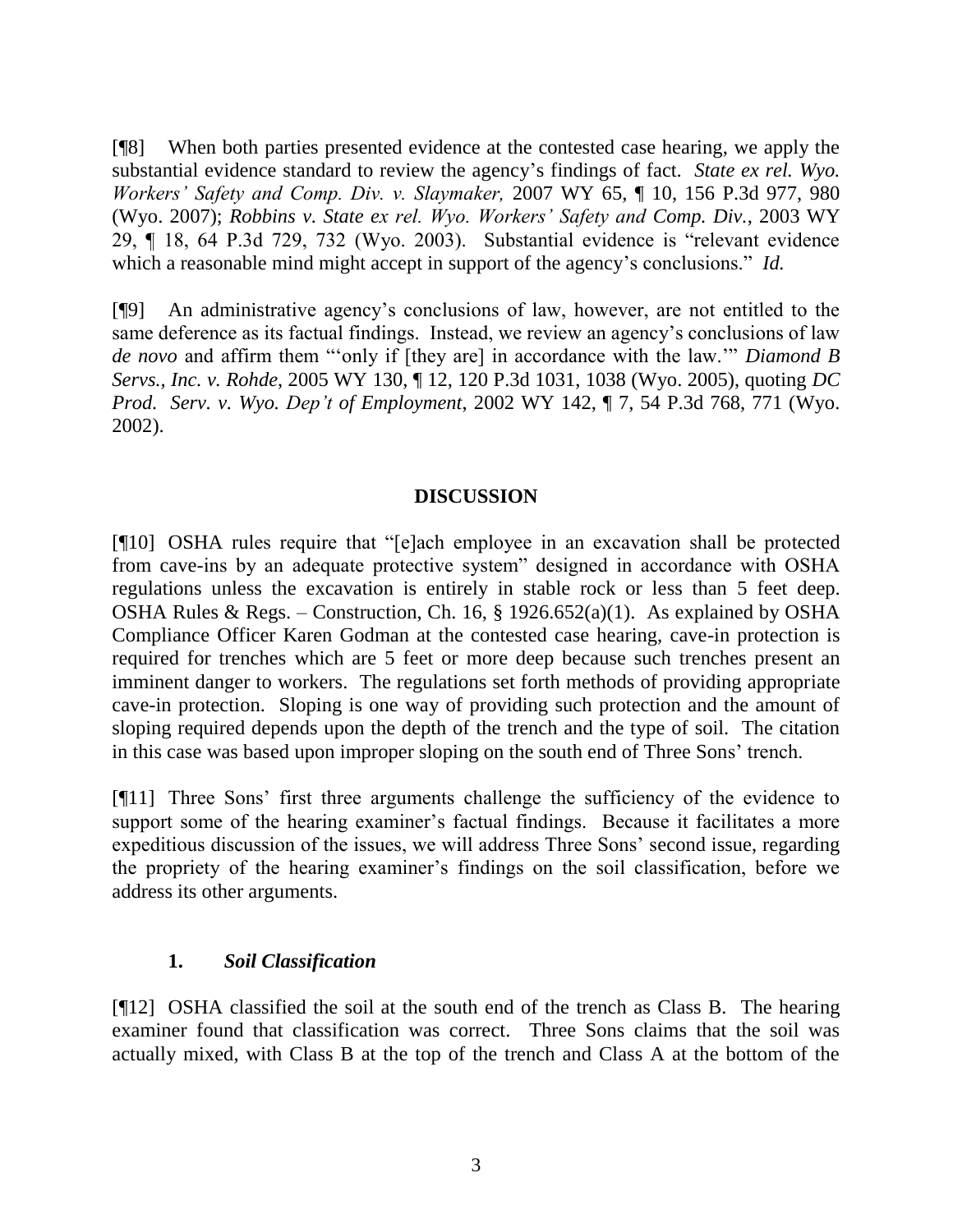excavation.<sup>1</sup> Three Sons maintains that, if its soil classification was accurate, a lesser slope was required.

[¶13] Three Sons supervisor Paul Clark was identified as the "competent person" on the Storey Avenue project. The role of the competent person on a job site is defined by OSHA regulations and includes classifying the soils and selecting a sloping system. OSHA Rules & Regs. – Construction, Ch. 16, § 1926.650(b). The Trench/Excavation Inspection Guide completed by Mr. Clark during the OSHA inspection indicated that the soil was Class B. Dan Silva, a Three Sons employee who entered the trench, filled out an OSHA excavation questionnaire at the time of the inspection. Mr. Silva stated that the soil was Class B at the south end and Class C at the north end.

[¶14] During the inspection, the compliance officers used OSHA testing methods and classified the soil as Class C on the north end and Class B for the rest of the trench, including the controversial south end. The compliance officers did not enter the trench to get soil samples but, instead, used soil from the spill or spoil pile. Compliance Officer Dan Bulkley testified that he took samples from different locations in the spoil pile in order to make sure they were "representative of what the soil [was] throughout the excavation." He also testified that, if soil is layered, it is usually obvious from visual inspection and the soil in the excavation did not appear to be layered.

[¶15] At the hearing, Bill Langston, who was the safety officer for Three Sons, testified that, prior to OSHA"s arrival on the site on April 21, 2004, he had inspected the trench. He stated that he tested the soil by taking soil samples from the trench, and concluded that the soil near the surface was Class B but that there was Class A soil near the bottom. He did not, however, document his inspection.

[¶16] Considering this evidence, the hearing examiner found that the soil was properly classified as Class B because both Mr. Clark, acting as the competent person and supervisor of the excavation, and Compliance Officer Bulkley, who performed soil classification testing using OSHA methods, classified the soil as Class B. Because conflicting evidence was presented regarding classification of the soil, the hearing examiner was required to determine the credibility of the witnesses and weigh the evidence presented. *See, e.g*., *Spletzer v. State ex. rel Wyo. Workers' Safety and Comp. Div.,* 2005 WY 90, ¶ 22, 116 P.3d 1103, 1112 (Wyo. 2005). She did that and chose to accept OSHA"s evidence that the soil at the contested south end of the trench was Class B. As is apparent from the evidence recited above, there was substantial evidence to support the hearing examiner's finding.

<sup>&</sup>lt;sup>1</sup> OSHA claims that Three Sons failed to contest the classification of the soil at the administrative hearing and, consequently, we should refuse to consider this issue on appeal. As is clear from our summary of the evidence presented, Three Sons did present evidence on the soil classification issue. Moreover, the hearing examiner specifically resolved this factual issue. Consequently, we will consider it here.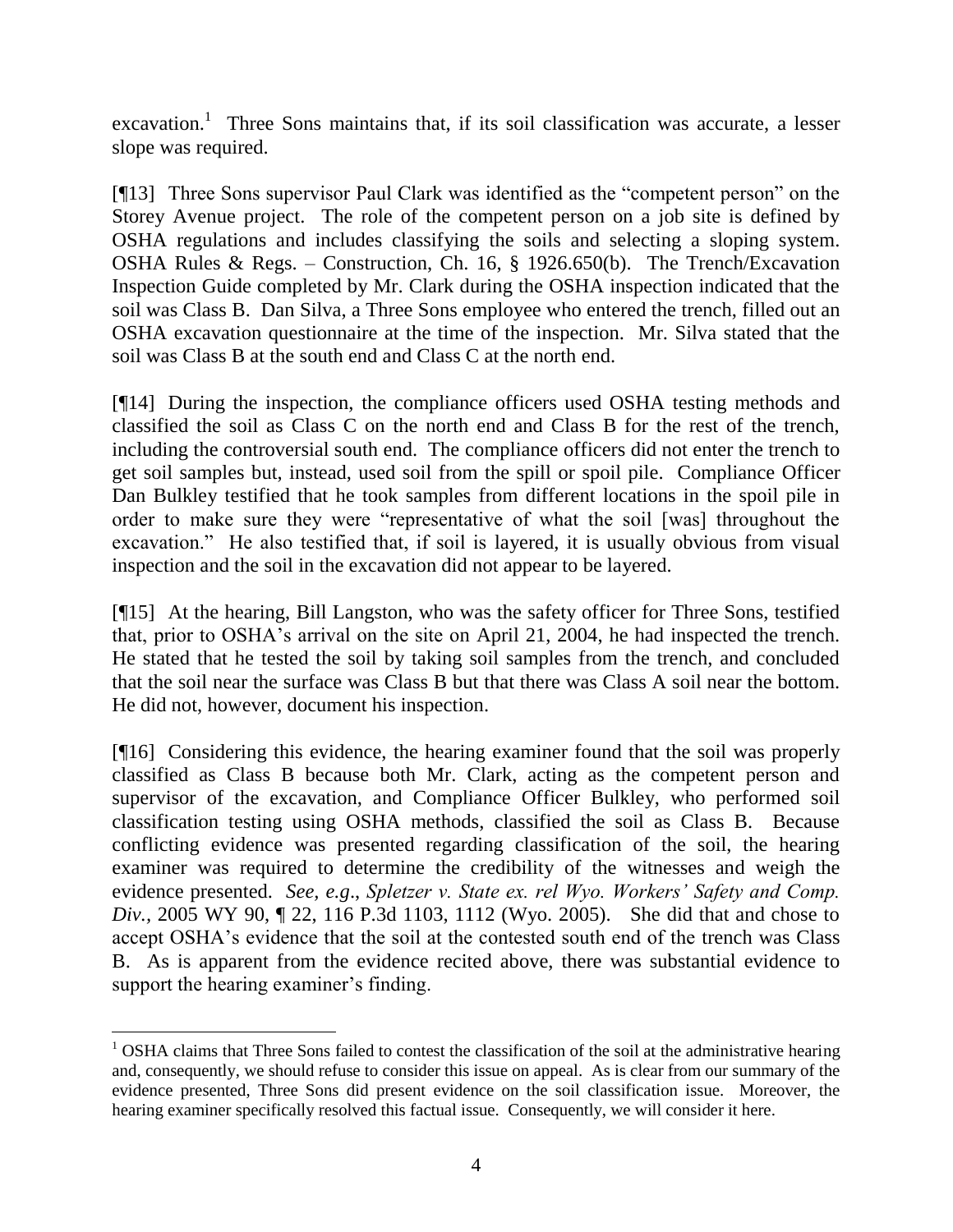#### **2.** *Trench Measurements*

[¶17] Three Sons argues that substantial evidence did not exist to support OSHA"s trench measurements. The hearing examiner"s recommended findings of fact, which were adopted in their entirety by the Commission, stated in pertinent part:

> 5. [Compliance Officer Karen] Godman . . . completed a written narrative of the inspection, interviews and testing she performed. The narrative reflected Godman"s determination that employee cave-in protection was inadequate on the south end of the trench, because the 8 foot deep excavation was sloped too steep for class "B" soil and the 5 foot vertically sided lower portion of the excavation was not supported or shielded.

. . . .

9. At the time of the inspection, Compliance Officer Bulkley was the only person who took measurements of the excavation. Bulkley could visually observe that the north end of the trench had been sloped out farther than the south end. The north end was where [Three Sons employee Daniel] Silva was observed in the trench and did not require cave-in protection. However, Bulkley determined employees had been in the south end of the trench because he observed a footprint, and two shovels and copper coil that someone had placed at that end of the trench. . . . According to Bulkley, the shape of the trench and nature of the sloping made it very difficult to get an exact measurement of the depth and width of the south end. As a result, Bulkley dropped his tape down the south end, just above the copper coil and took the measurement of the slope and added that to the portion where he previously measured from the bend of the slope to the bottom of the excavation. Bulkley"s measurements of the trench revealed the width at the bottom of the trench was 6 feet 10 inches, the width at the top of the trench was 18 feet, and from the bottom where the copper coil was observed to the top of the trench measured 8 feet. In order to comply with the sloping requirement for cave-in protection, the trench should have been 22 feet 10 inches wide at the top, versus 18 feet wide at the top.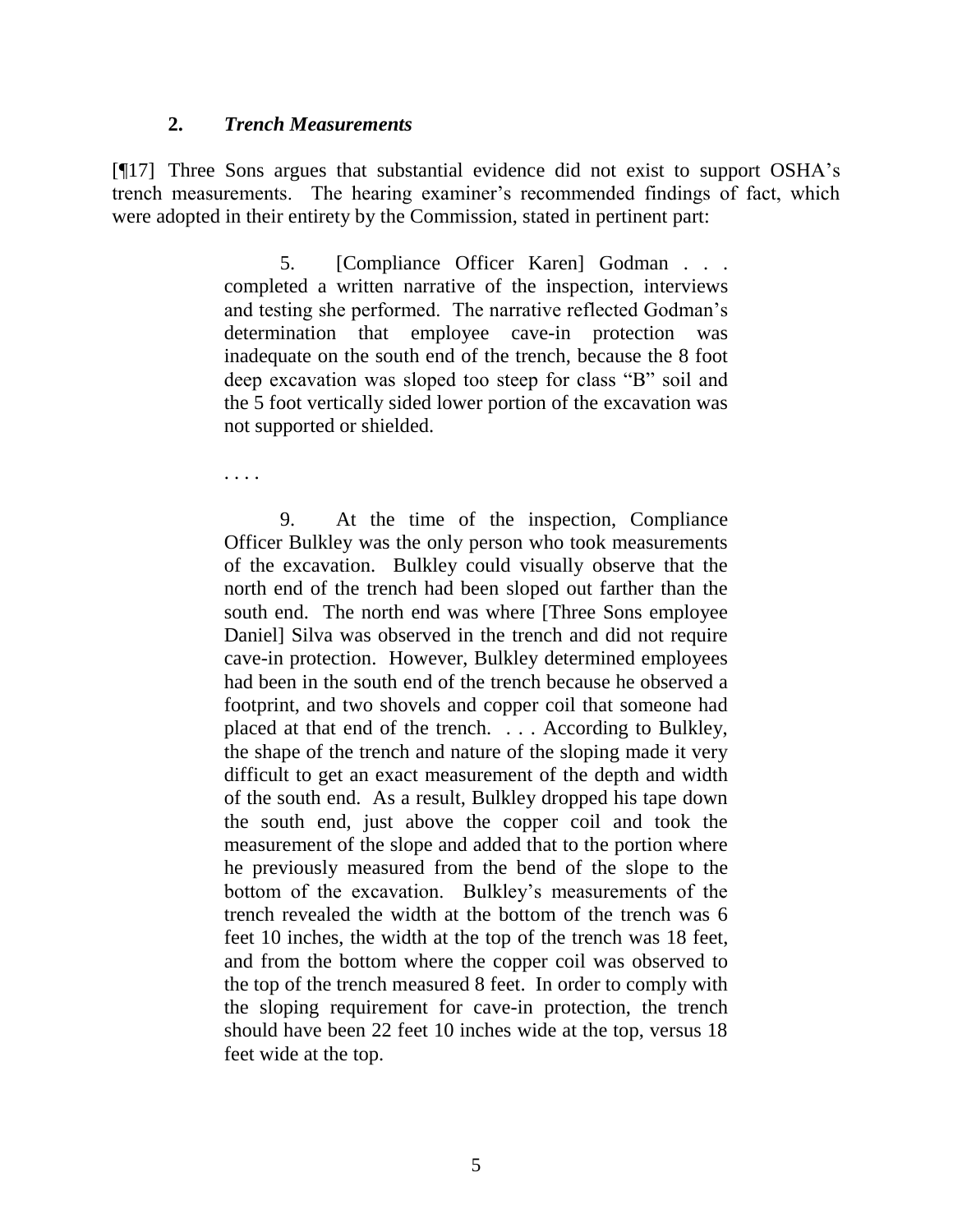[¶18] Compliance Officer Bulkley testified at the hearing that he measured the south end of the trench as 8 feet deep, 6 feet 10 inches wide at the bottom, and 18 feet wide at the top. He stated that the shape of the trench made it somewhat difficult to measure the depth of the trench, so he dropped a tape measure down in the trench and measured from the bottom to the top of the vertical portion of the wall, which was 5 feet, and then measured the slope, calculating a total depth of 8 feet. The OSHA officers measured the trench twice to verify the depth and width. Because OSHA characterized the soil as "Class B," the regulations generally required that the trench be sloped with a ratio of one vertical to one horizontal. Based upon the soil type and depth of the trench, Mr. Bulkley testified that it should have been 22 feet 10 inches wide at the top in order to be sloped properly. According to Mr. Bulkley, because of the dimensions of the trench at the south end, some type of cave in protection, such as shields or a trench box, was required.

[¶19] Three Sons challenges OSHA"s measurements. However, although two Three Sons employees, Mr. Clark and Mr. Silva, were present during the inspection, they apparently did not measure the trench themselves. Both employees filled out OSHA documents as part of the inspection. Mr. Clark indicated the trench was 6 feet 6 inches deep at the deepest part and 22 feet wide at the narrowest point. Mr. Silva stated that the excavation was 6 to 9 feet deep (at the south end), 6 to 8 feet wide at the bottom, and 18 feet wide at the top.

[¶20] On appeal, Three Sons asserts that there was evidence that the trench was only six feet deep. It points to some of the photographic evidence that shows shovels standing in the trench. The angle from which the photographs were taken suggests that the trench may have been less than 8 feet deep. Three Sons also claims this evidence established that the vertical portions of the wall were less than 4 feet high, triggering an exception to the requirement that cave-in protection be provided. In addition, Three Sons directs us to Mr. Clark's testimony that a curb box, which was 6 feet high, was installed at the south end of the trench and, once the trench was backfilled, the top of the curb box lay flush to the ground.

[¶21] We agree that the evidence Three Sons emphasizes could be interpreted as contradicting OSHA"s measurements. Faced with the conflicting evidence, it was the hearing examiner's responsibility to judge the credibility of the witnesses and weigh the evidence. *See, e.g., Speltzer,* ¶ 22, 116 P.3d at 1112. The hearing examiner did that and concluded that OSHA"s measurement of the trench as 8 feet deep was more credible. That measurement, which was taken by Mr. Bulkley, included a 5 foot vertical wall. The documentary evidence, together with the testimony of the compliance officers, supported OSHA"s measurements and Mr. Silva generally agreed with those measurements at the time of the inspection. Thus, there was substantial evidence to support the hearing examiner's findings on the depth and configuration of the trench.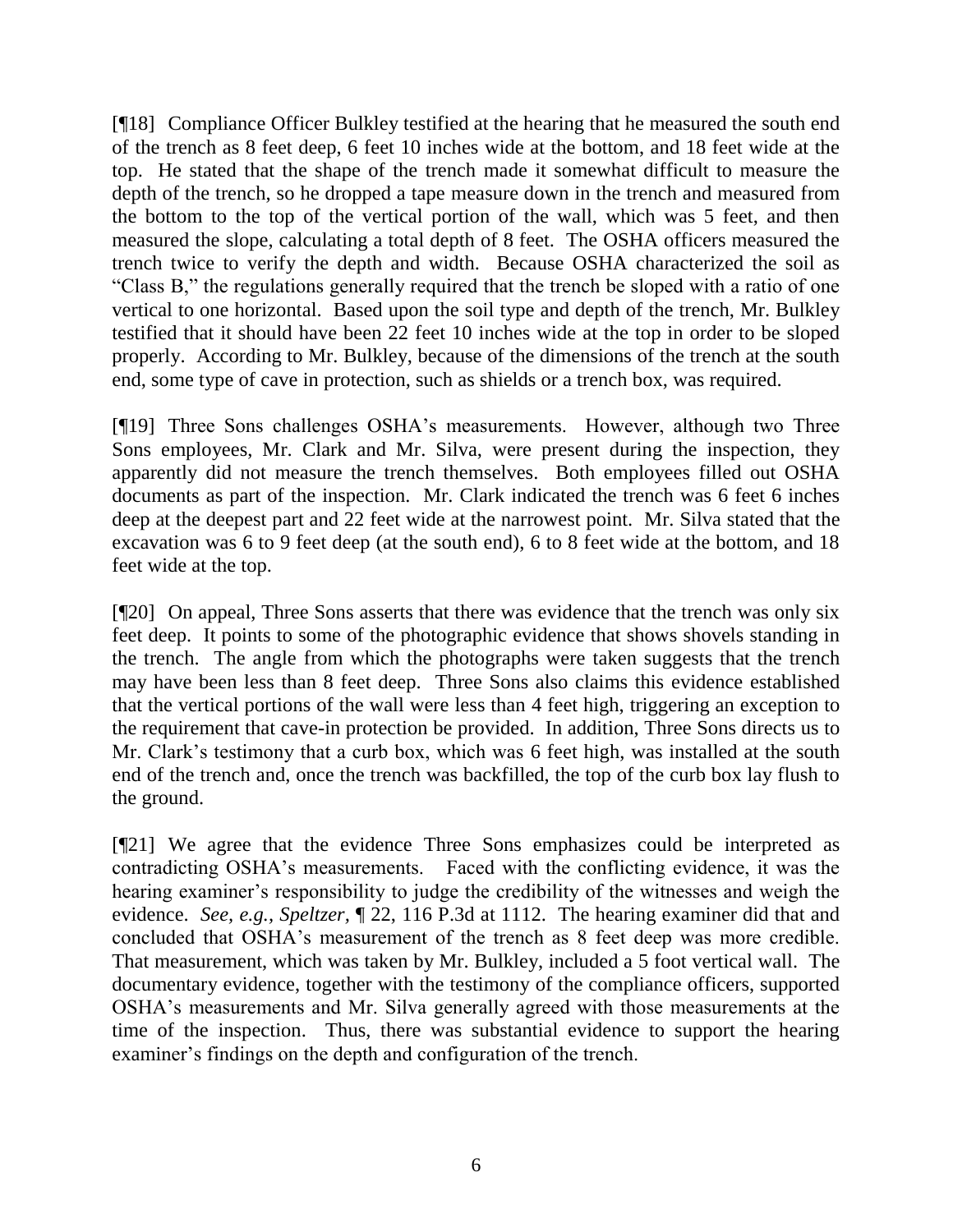[¶22] Three Sons also argues that the wrong legal standard was used to determine the required slope. It claims that the trench was a "short term" excavation and, consequently, the appropriate ratio was  $\frac{1}{2}$ :1. The requirement for the  $\frac{1}{2}$ :1 ratio is found in footnote 2 of OSHA Rules & Regs. – Construction, Ch. 16, § 1926.652, Subpart P, App. B, which states in relevant part: "A short term maximum allowable slope of ½ H:1V (63 degrees) is allowed in excavations in Class A soil that are 12 fee [t]  $(3.67 \text{ m})$  or less in depth." A "short term exposure" is defined in the regulations as "a period of time less than or equal to 24 hours that an excavation is open." *Id.*

[¶23] Evidence presented at the hearing indicated that the trench could be classified as short term because it was opened early in the day of the inspection and backfilled soon after the inspection. Nevertheless, by its plain language, the "short term excavation" rule only applies if the soil is Class A. The hearing examiner found that the soil was Class B and, as we concluded in the preceding section of this opinion, there was substantial evidence to support that finding. Thus, Three Sons' argument that the hearing examiner should have applied the short term exposure rule is untenable.

# **3.** *Employee's Position in the Trench*

[¶24] Three Sons also argues that OSHA"s measurements were taken at the south end of the trench, but there was no evidence that an employee was ever that far down in the trench. Thus, it suggests that the citation was not appropriate because there was no showing that any employee was endangered by the improperly sloped trench.

[¶25] The OSHA officers observed Mr. Silva at the north end of the trench. They did not actually see anyone at the south end of the trench. There was, however, evidence of someone being near the south end of the trench because there were shovels and a footprint there. Three Sons claims that, even if it is assumed that an employee had been where the shovels and footprint were, that point was approximately 8 feet from the south end of the trench where the measurements were taken and no measurements were taken where there was evidence of employee involvement. In support of its position, Three Sons directs us to Mr. Clark"s testimony that, in his estimation, Mr. Silva was 8 feet from the south end of the trench.

[¶26] The hearing examiner found:

14. No measurements were taken at the exact position where the evidence supports the exposed employee was actually standing or had stepped in the bottom of the trench. However, the measurement was taken above the copper coil which by all accounts was at a maximum of 2 to 3 feet from where Clark testified the exposed employee was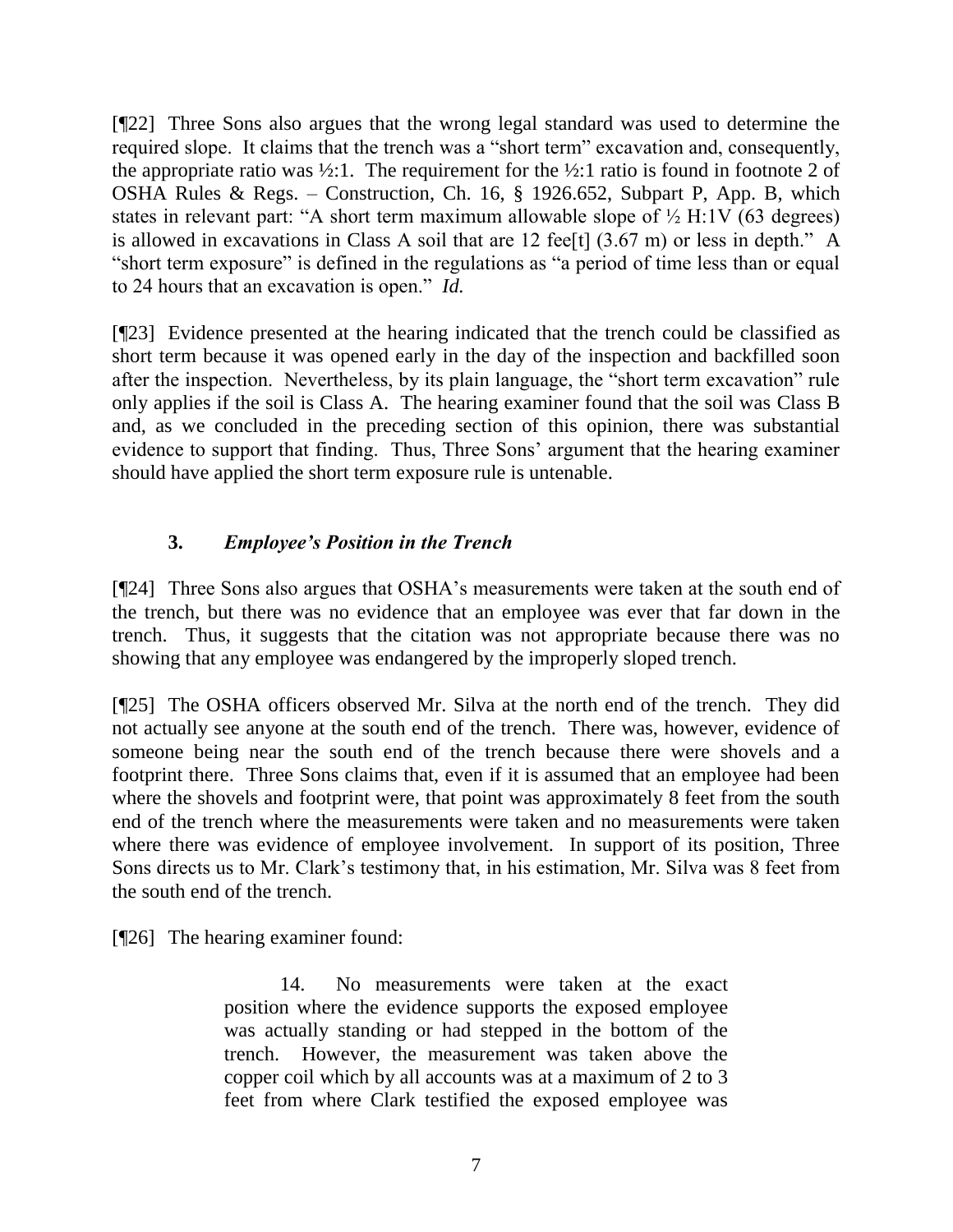standing. The placement of the shovels also confirms an employee was within 2 or 3 feet of where Bulkley took his measurements of the trench.

[¶27] We are not persuaded by Three Sons" argument. Three Sons does not direct us to any legal authority that OSHA was required to prove employee involvement in the exact location where the trench was measured as being improper. Mr. Bulkley measured the trench directly above a copper coil in the south end of the trench. Mr. Clark testified that Mr. Silva had been approximately 2 to 3 feet from the copper coil. As the hearing examiner recognized, the shovel and footprint evidence, together with the testimony of Mr. Bulkley and Mr. Clark, established that a person had been near the location where Mr. Bulkley measured the trench. That evidence was sufficient to support the hearing examiner's conclusion that an employee in the excavation was not "protected from caveins by an adequate protective system." OSHA Rules & Regs. – Construction, Ch. 16, §  $1926.652(a)(1)$ .

# **4.** *Administrative Bias*

[¶28] Three Sons claims that the record reflects "administrative bias." It does not, however, cite any pertinent legal authority to support its assertion. Thus, we could refuse to consider this issue on that basis. Nevertheless, we can readily dispose of this issue on its merits and, consequently, we will address it.

[¶29] With regard to administrative bias, we have said that "the decision maker is presumed to act with honesty and integrity and the adverse party must demonstrate otherwise to mandate disqualification." *Dorr v. Wyo. Bd. Of Cert. Public Acc'ts,* 2006 WY 144, ¶ 43, 146 P.3d 943, 960 (Wyo. 2006). Three Sons presents two different arguments, claiming it was subjected to bias with regard to this citation.

[¶30] First, it claims that the testimony given by OSHA Compliance Supervisor, Johnnie Hall, showed that he was biased against Three Sons when he decided to issue the citation. Three Sons claims Mr. Hall"s testimony indicated that he decided to issue the citation based upon prior experiences with the company. Three Sons also points to the large amount of the fine for a violation where no employee was injured as evidence of Mr. Hall"s bias. Second, Three Sons asserts that the hearing examiner was biased because she had conducted a hearing on a different violation committed by Three Sons the day before the hearing in this case.

[¶31] The first claim does not fall into the typical argument of tribunal bias. It raises, instead, an issue of whether an employee of the agency issuing the citation was prejudiced or biased against Three Sons in deciding to issue the citation. The OSHA employee's motivation in issuing the citation was, obviously, "fair game" for Three Sons